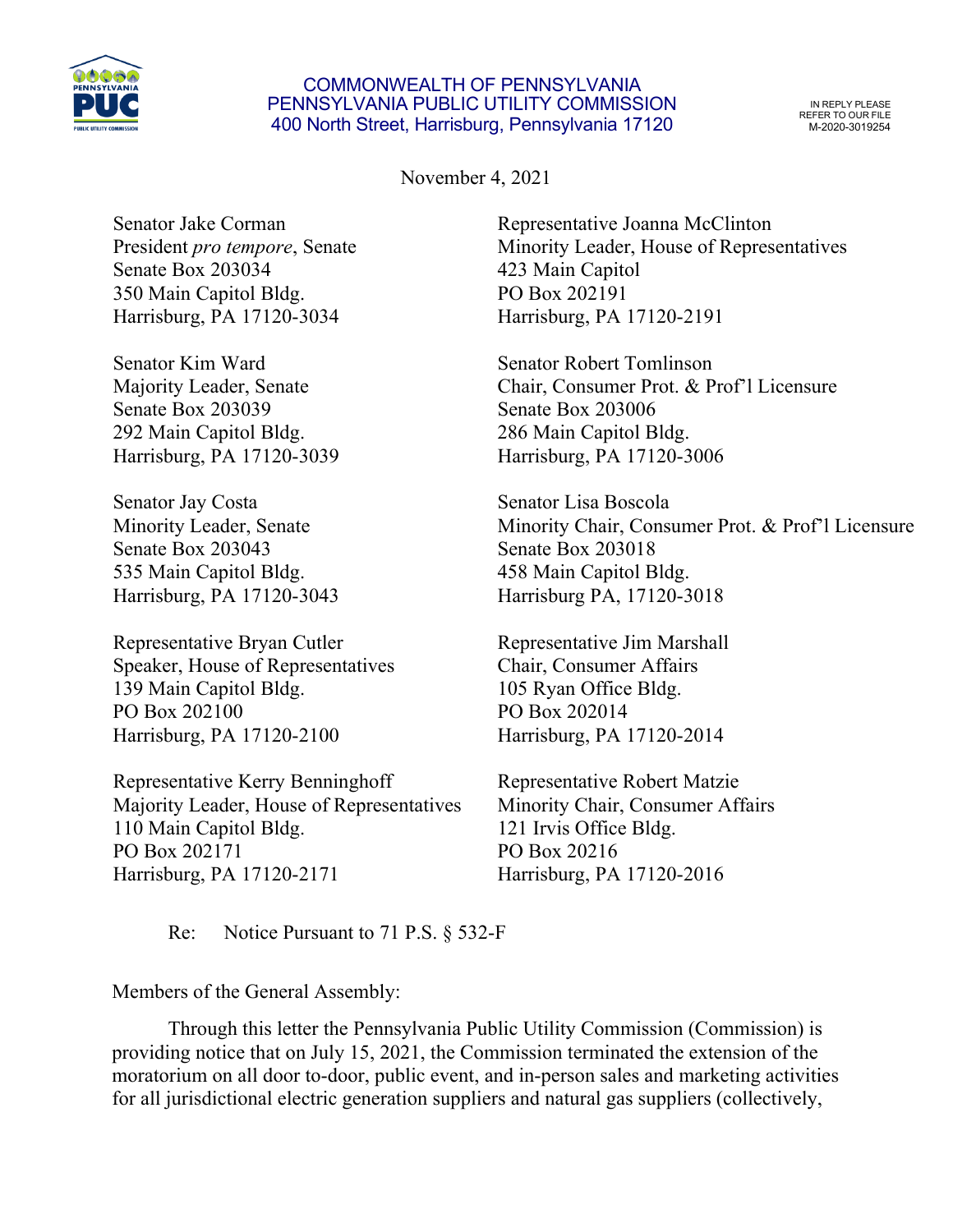suppliers). This notice is being provided in compliance with Section 532-F(c) of the Administrative Code of 1929, 71 P.S. § 532-F(c).

By way of background, the Commission has promulgated residential sales and marketing regulations for suppliers under its jurisdiction at 52 Pa. Code §§ 111.1-111.14. Door-to-door, public event, and in-person sales and marketing activities are described in the Commission's regulations at 52 Pa. Code § 111.2.

On March 16, 2020, at Docket No. M-2020-3019254, Chairman Gladys Brown Dutrieuille issued an Emergency Order (marketing moratorium) prohibiting jurisdictional suppliers from engaging in door-to-door, public event, and in-person sales and marketing activities during the pendency of the Governor's *Proclamation of Disaster Emergency*, unless otherwise directed by the Commission. *Supplier Door-to-Door and In-Person Marketing Moratorium, Proclamation of Disaster Emergency – COVID-19*, Docket No. M-2020-3019254 (Emergency Order issued March 16, 2020). The Chairman directed the cessation of these sales and marketing activities to protect the health and safety of customers and supplier employees by minimizing social contact to reduce the spread of COVID-19. The Commission ratified the Emergency Order on March 26, 2020, finding that it was in the public interest.

The Commission subsequently lifted portions of the marketing moratorium by Orders entered on June 4, 2020, December 3, 2020, and May 6, 2021, due to changes in the circumstances surrounding the COVID-19 pandemic. Specifically, the Commission lifted the moratorium as it pertained to activities at retail businesses open as a result of the Governor's directives regarding the yellow and green phases in counties. The Commission subsequently lifted the moratorium as it pertained to outdoor public events held in accordance with the orders and directives issued by the Governor and the Secretary of Health. The Commission further lifted the moratorium as it pertained to activities with commercial and industrial customers that are open to the public. These Orders were conditioned on compliance and reporting requirements, including that suppliers (1) comply with all relevant orders and guidance of the Governor and Secretary of Health and continue to adhere to all Commission regulations and orders, and (2) report intent to resume the relevant sales and marketing activities to the Commission's Office of Competitive Market Oversight (OCMO) and Bureau of Consumer Services (BCS).

On July 15, 2021, in light of the further easing of COVID-19 mitigation measures and restrictions and the potential for economic harm associated with maintaining the marketing moratorium, the Commission modified its prior Orders and lifted the moratorium on all door-to-door, public event, and in-person sales and marketing activities for all jurisdictional suppliers. *Supplier Door-to-Door and In-Person Marketing Moratorium, Proclamation of Disaster Emergency – COVID-19*, Docket No. M-2020-3019254 (Order entered July 15, 2021). The Commission required suppliers to (1) comply with all relevant orders and guidance of the Governor and the Secretary of